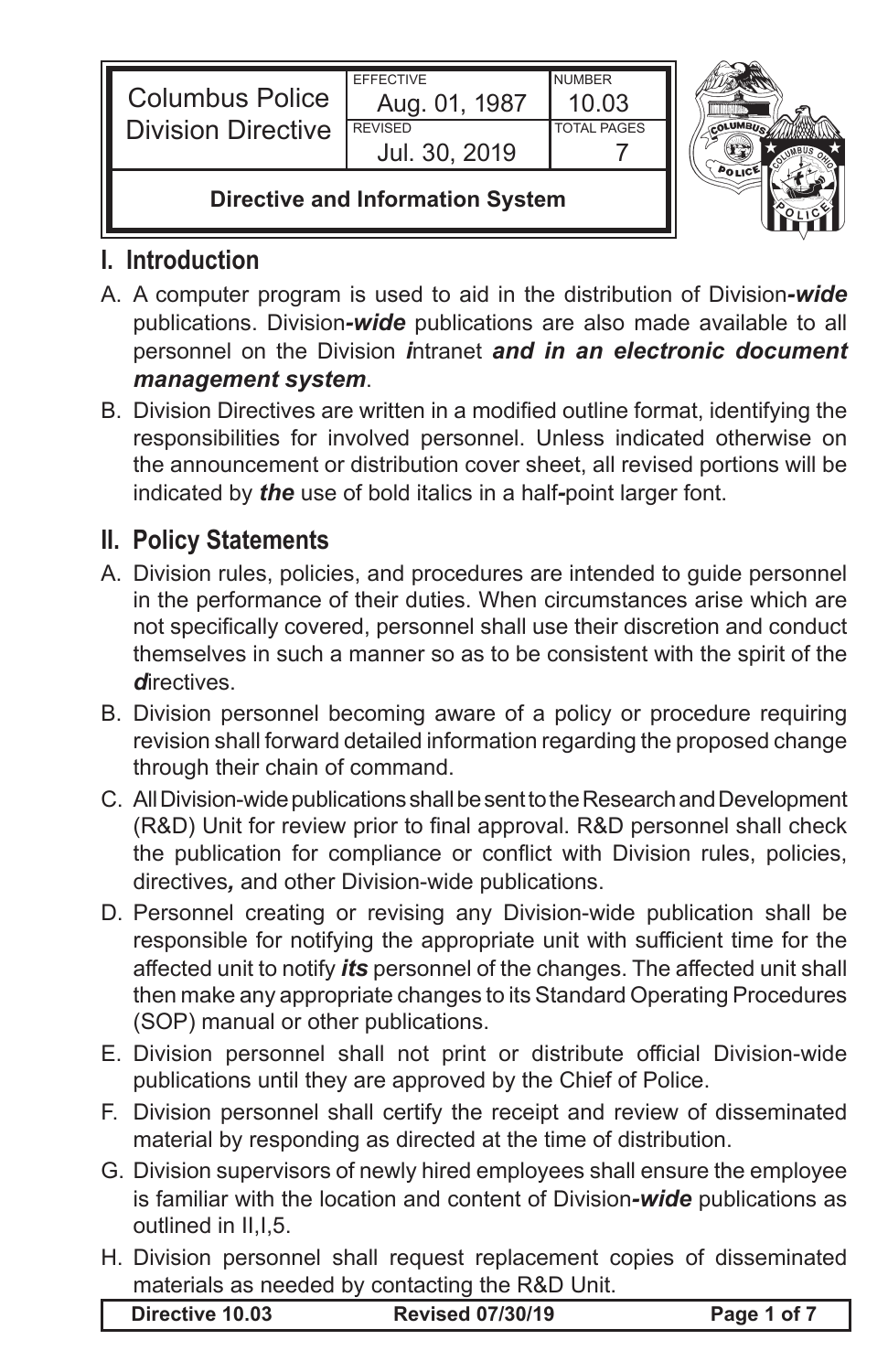- I. Division*-wide* Publication Distribution
	- 1. Division*-wide* publication updates shall be distributed electronically to personnel on a quarterly basis.
	- 2. Division personnel may, but are not required to, maintain a printed copy of Division*-wide* publications.
	- 3. Each bureau commander/manager shall designate a supervisor to maintain one hard copy and make it available to personnel assigned to his or her organizational component by placing it in a specified, accessible location.
	- 4. Those choosing to maintain a printed copy shall ensure it remains current.
	- 5. Division personnel shall remain familiar with the contents of Division*wide* publications as follows:
		- a. All Division personnel
			- (1) Division Directives Manual
			- (2) Emergency Operations Manual
		- b. All sworn personnel and selected civilian personnel
			- (1) Aid to Enforcement Manual Cruiser *District* Maps and *the* Patrol *Operations* Subdivision SOP *manual* shall also be distributed to Communications Bureau personnel.
			- (2) Arrest, Search, and Seizure Manual
			- (3) Criminal Complaint Manual
			- (4) Field Report Manual
		- c. All Division supervisors
			- (1) Supervisor*'*s Manual
	- 6. The R&D Unit, upon issuing new material, shall publish an up-to-date Inventory of Printed Materials List on the Division *i*ntranet.
- J. Responsibility for Division*-wide* Publications
	- 1. Aid to Enforcement Manual
		- a. Cruiser *District* Maps
			- (1) Formulated by the Communications Bureau *GIS Unit*
			- (2) Distributed and maintained by the R&D Unit
		- b. Patrol *Operations* Subdivision SOP
			- (1) Formulated by the Patrol *Operations* Subdivision
		- (2) Distributed and maintained by the R&D Unit
		- c. All other sections of the Aid to Enforcement Manual listed on the Inventory of Printed Materials List are formulated, distributed, and maintained by the R&D Unit.
	- 2. Arrest, Search, and Seizure Manual
		- a. Formulated by the Legal Advisor's Office
		- b. Distributed and maintained by the R&D Unit

**Page 2 of 7 Revised 07/30/19 Directive 10.03**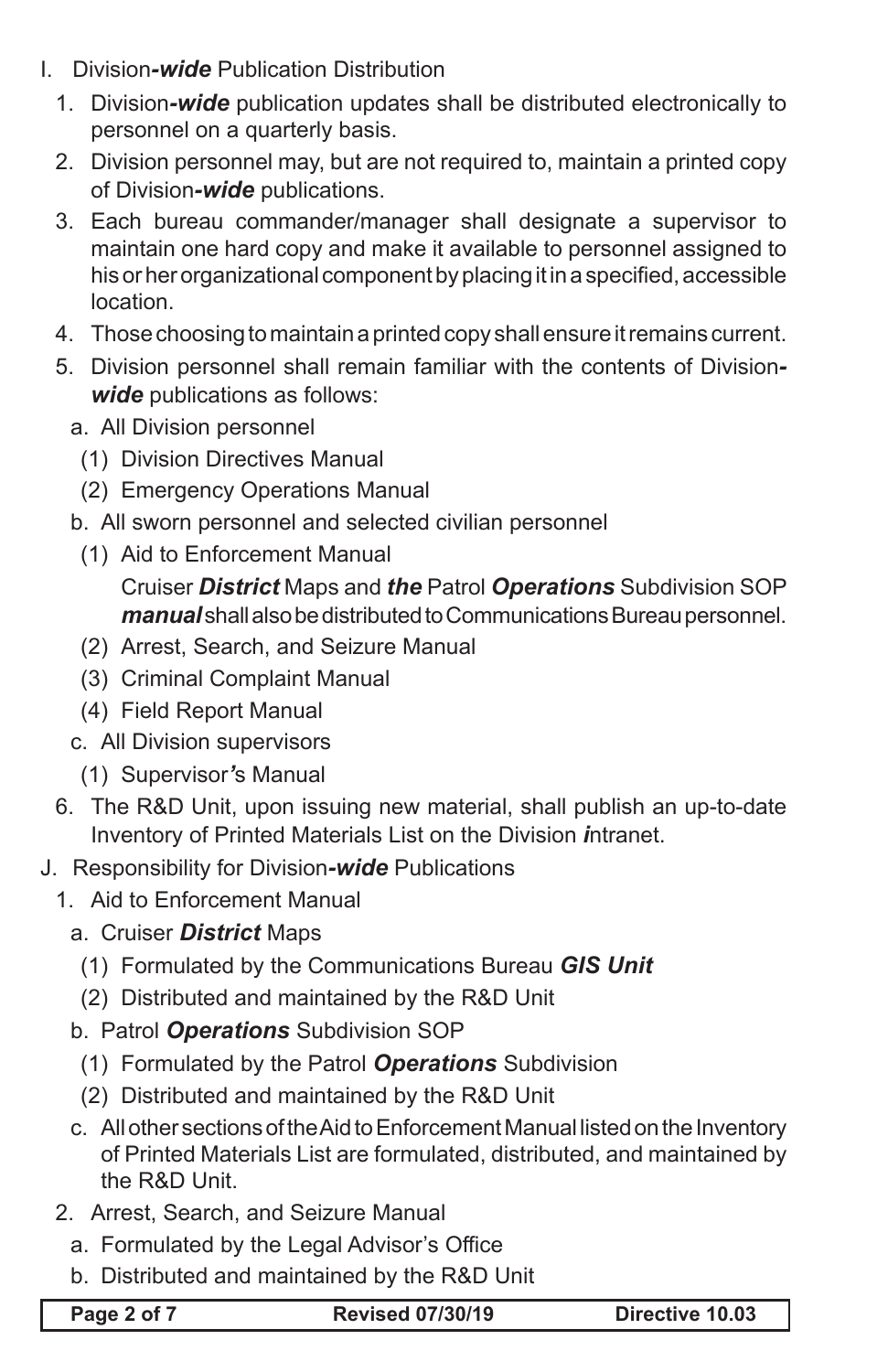- 3. Criminal Complaint Manual
	- a. Formulated by the Legal Advisor's Office
	- b. Distributed and maintained by the R&D Unit
- 4. Division Directives Manual
	- Formulated, distributed, and maintained by the R&D Unit
- 5. Emergency Operations Manual
	- a. Formulated by the Event Management Unit
	- b. Distributed and maintained by the R&D Unit
- 6. Field Report Manual

 Formulated, distributed, and maintained by the R&D Unit

7. Supervisor's Manual

 Formulated, distributed, and maintained by the R&D Unit

- K. Administrative Reporting Directory
	- 1. The Administrative Reporting Directory is a list of all administrative reports produced within the Division.
	- 2. The Accreditation Unit shall formulate, maintain, and distribute the Administrative Reporting Directory electronically to all *bureau*  commanders*/managers* and *higher* each July.
- L. Daily Bulletin
	- 1. Division personnel may request information be **disseminated** to all Division personnel via the Daily Bulletin with approval from their *bureau*  commander/manager.
	- 2. The Daily Bulletin is published Monday through Friday, and all information or instructions in the Daily Bulletin that appear above the Chief's name shall have the force and effect of a direct order from the Chief of Police. Requests should be received by the Records Unit at least one day prior to the day it needs published.
	- 3. All Division personnel shall read and familiarize themselves with each Daily Bulletin. Following any day(s) off, Division personnel shall read any Daily Bulletins not previously read.
- M. Division-wide Emails

 Division personnel may request information be *disseminated* to all Division personnel via an email with approval from their *bureau commander/manager*.

- N. SOP Manuals
	- 1. Supervisors shall follow the policies regarding the review, revision, content, and format of SOP manuals as outlined in the Supervisor's Manual. All *issued* SOP manuals shall have the date the manual was issued or revised listed on each page.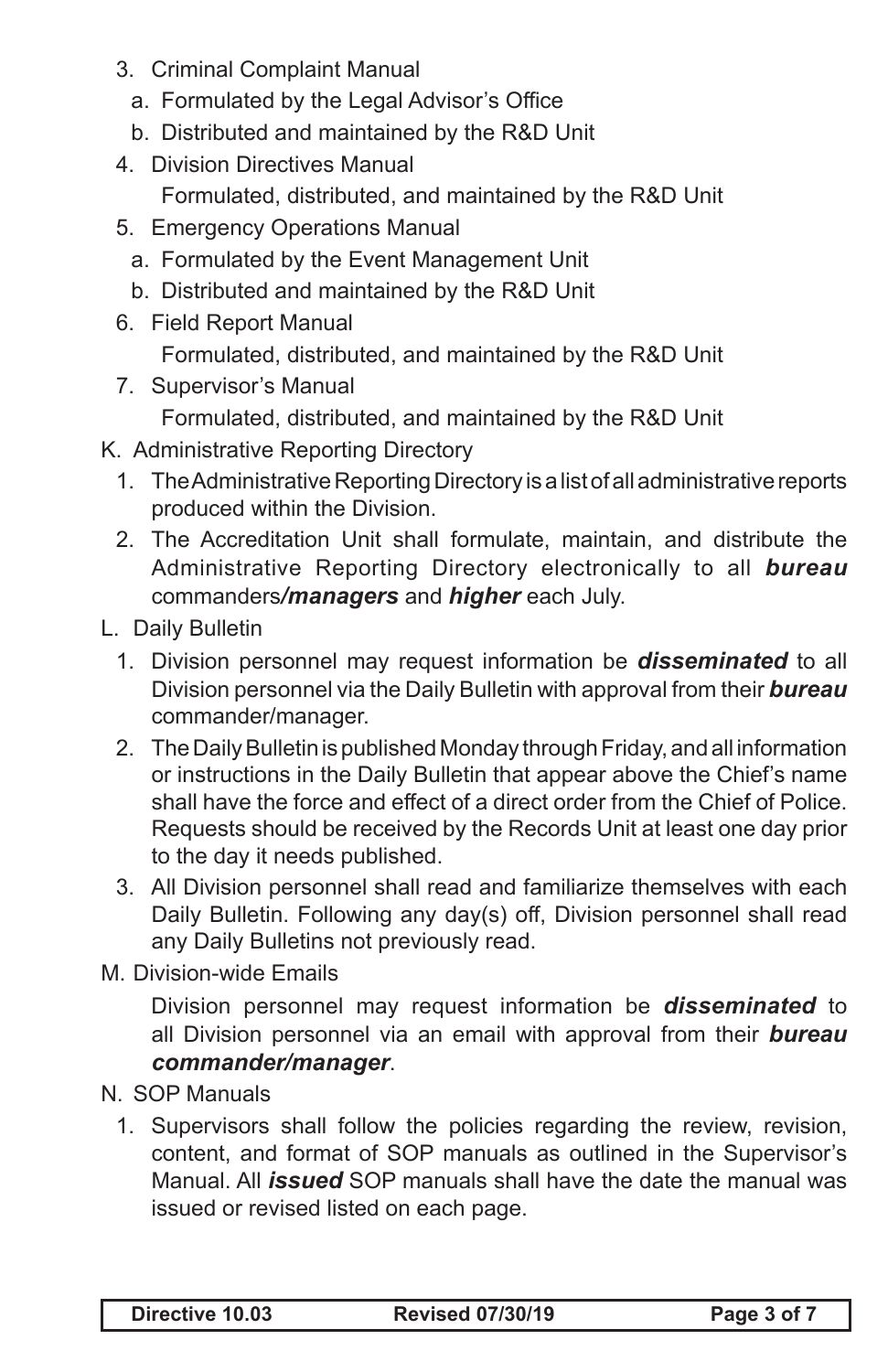- 2. Each bureau commander*/manager* shall ensure that a current electronic copy is forwarded to the Technical Services *Section* (TS*S*) Webmaster when a revised manual is issued.
- 3. Each bureau commander*/manager* shall create and maintain an archived folder of the bureau's SOP manuals in printed or electronic format after each revision is approved and distributed and *shall* have them available for review in his or her office.

## **III. Procedures**

- A. Placing *I*nformation in the Daily Bulletin
	- 1. Originator
		- a. Ensure the information to appear in the Daily Bulletin does not conflict with any Division directive, rule, policy, or procedure.
		- b. Create an email with the information to be placed in the Daily Bulletin. Write a letter only when use of the Division's email system is unavailable or impractical.
		- c. Include the following information with each request:
			- (1) The exact date the notice is to begin and the last date it is to appear in the Daily Bulletin
			- (2) The exact wording of the information
			- (3) The name of the person making the request
		- d. Forward the request through the chain of command to the **bureau** commander/manager for approval.
	- 2. *Bureau* Commander/Manager
		- a. Deny the request and inform the originator if the information conflicts with a Division directive, rule, policy, procedure, or is otherwise inappropriate for Division-wide *dissemination*.
		- *b. Approve the request, r*eview for completeness*,* and forward to the Office of the Chief of Police and Records *Unit* via the "Daily Bulletin" email account. If a printed copy of the request is forwarded, ensure the Record *Unit's* copy is received at least one day before it is to be published.
	- *3.* Chief's Office Personnel

 Save and file the email thread or printed copy of the request.

*4.* Records Unit

 Place the information in the Daily Bulletin.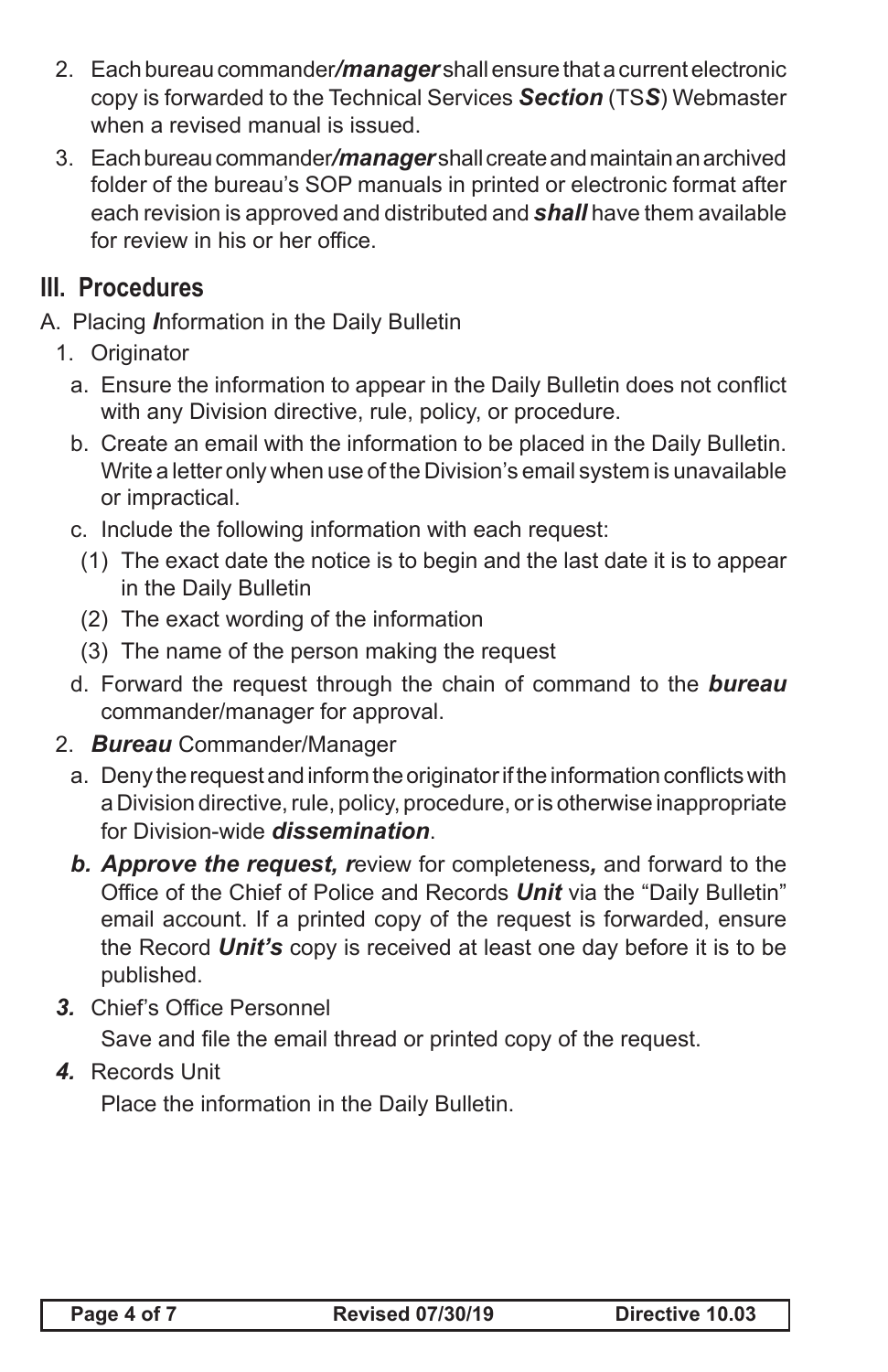#### B. *Disseminating* Information via Division-wide Email

- 1. Originator
	- a. Ensure the information that is to appear in the Division-wide email does not conflict with any Division directive, rule, policy, or procedure.
	- b. Create an email with the information to be *disseminated*.
	- c. Include the following information:
		- (1) The date and time the email is to be sent
		- (2) The exact wording of the information
		- (3) The name of the person making the request
		- (4) Include what is to be placed in the "Subject" header
	- d. Forward the request through the chain of command to the **bureau** *commander/manager* for approval.

## 2. *Bureau Commander/Manager*

- a. Deny the request and inform the originator if the information conflicts with a Division directive, rule, policy, procedure, or is otherwise inappropriate for Division-wide *dissemination*.
- b. Forward approved requests to the "Approved Announcement" email account, or personally send out the email Division-wide and send a copy to the "Approved Announcement" email account.
- c. *Disseminate* information to Division *personnel* as necessary.
- 3. PoliceNET Unit Sergeant
	- a. Monitor the "Approved Announcement" email account and ensure approved emails are *disseminated*.
	- b. Maintain an electronic folder of Division-wide emails that have been sent.
	- c. Ensure emails generated by other City departments are*disseminated*  to Division personnel as appropriate.
- C. Writing or Revising Division-wide Publications
	- 1. Originator
		- a. Research the subject and solicit input from any unit affected by the proposed change.
		- b. Prepare the proposal in the format consistent with the publication's format. Include justification for the proposal.
		- c. Forward the proposal through the chain of command to the *Public Accountability* Subdivision Deputy Chief.
		- d. Ensure notification is made to any unit affected by the approved revisions.
	- 2. *Public Accountability* Subdivision Deputy Chief

Forward through the chain of command to the R&D Unit for follow-up if appropriate.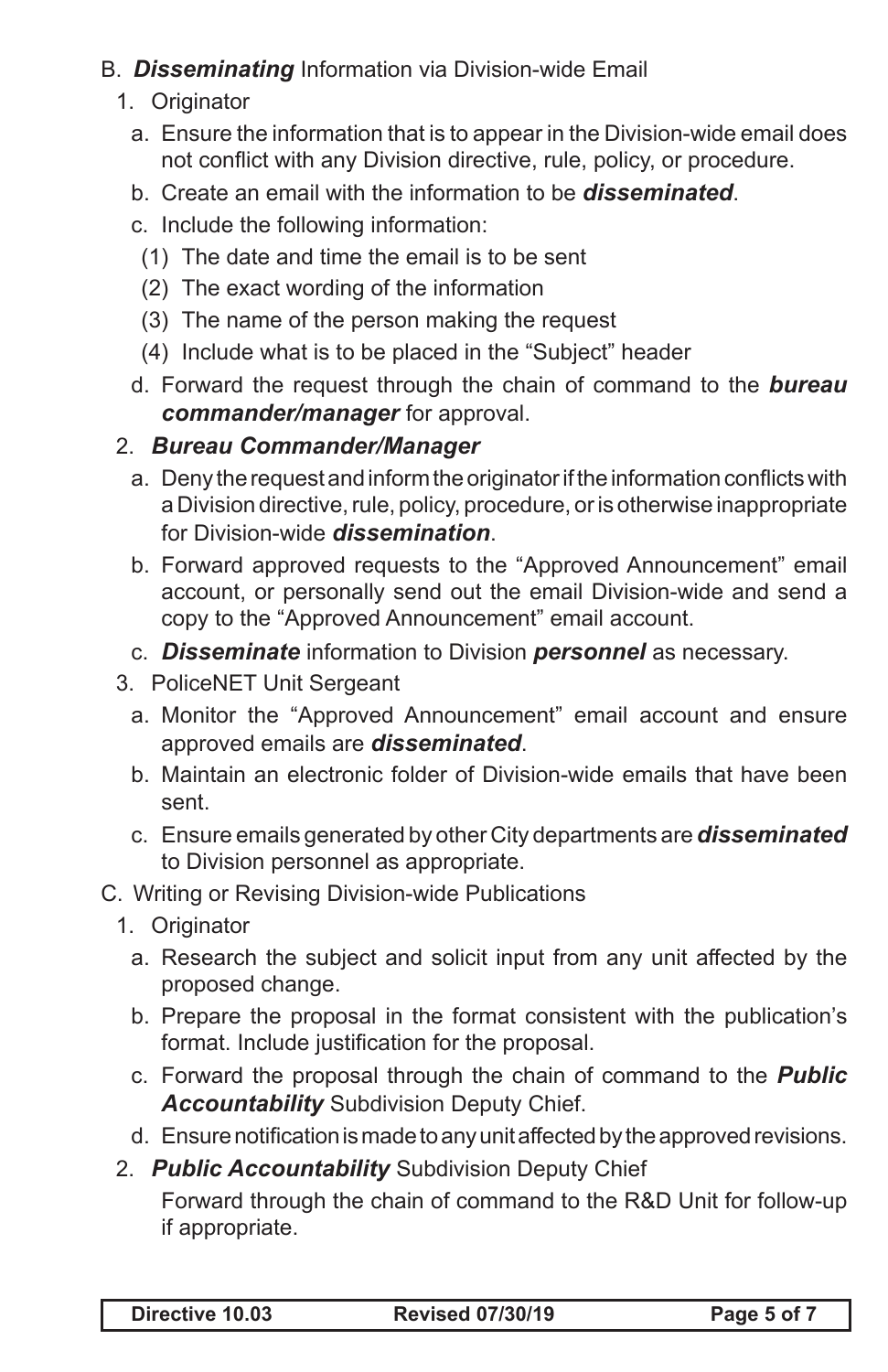- 3. R&D Unit Personnel
	- a. Review the proposal.
	- b. Research the subject and solicit input from any unit affected by the proposed revision.
	- c. Forward revisions forreview as specified in the R&D UnitSOP*manual*.
	- d. When the revision is in the final form, submit a summary to the Chief of Police for final approval.
	- e. If approved, prepare the revision for publication.
	- f. Cause an entry to be made in the Daily Bulletin advising Division personnel that new or revised material has been issued.
- D. Revising SOPs
	- 1. Originator
		- a. Forward proposed changes through the chain of command to the R&D Unit.
		- b. Upon return, make any needed revisions and forward through the chain of command to the deputy chief for approval.
	- 2. R&D Unit Personnel
		- a. Review proposed changes for compliance or conflict with Division directives, rules, policies, procedures, or other Division-wide publications.
		- b. Make appropriate recommendations, and forward it to the Accreditation Unit.
	- 3. Accreditation Unit Personnel
		- a. Review proposed changes for compliance with Accreditation standards.
		- b. Make appropriate recommendations, and forward it to the originator.
	- 4. Deputy Chief

Forward the approved SOP *manual* to the bureau commander*/ manager*.

5. *Bureau* Commander*/Manager*

 Ensure an electronic copy of the approved SOP *manual* is forwarded to the TS*S* Webmaster.

6. TS*S* Webmaster

Place electronic copies of approved SOP *manuals* on the Division's intranet *and electronic document management system*.

- E. Distribution of Printed Material
	- 1. Originator
		- a. When notified by the Print Shop **Unit** that the work has been completed, pick up the order and review the final product to ensure accuracy.
		- b. Distribute the material in the appropriate slots in the mail room. For items too large for the mail room slots, notify the recipient to arrange for pickup.